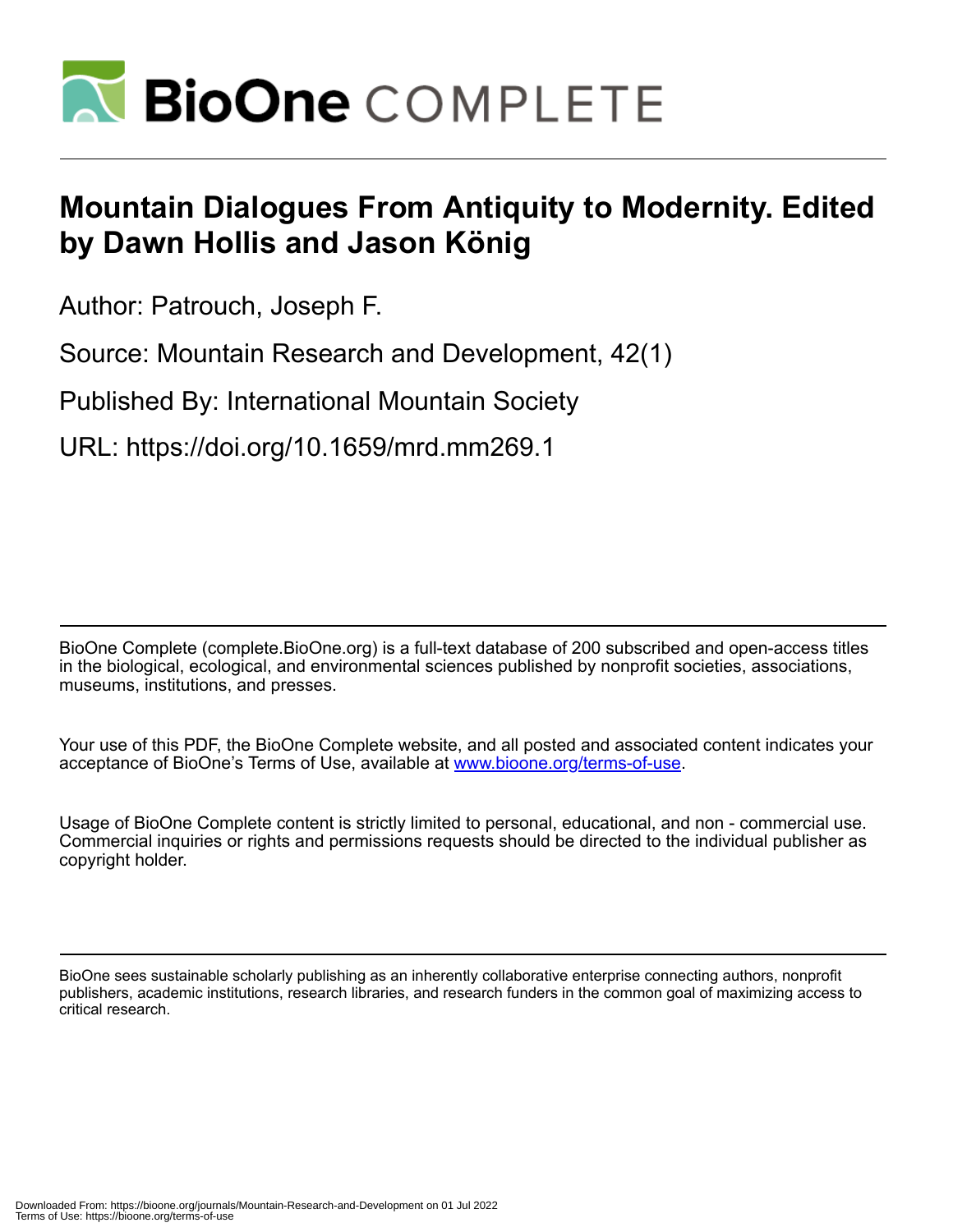An international, peer-reviewed open access journal published by the International Mountain Society (IMS) www.mrd-journal.org

## Mountain Dialogues From Antiquity to Modernity

Edited by Dawn Hollis and Jason König. London, UK: Bloomsbury Academic, 2021. xii  $+$  255 pp. Hardcover: US\$ 108.00, ISBN 978-1-3501-6282-2. ePDF: US\$ 86.40, ISBN 978-1-3501-6283-9. E-book: US\$ 86.40, ISBN 978-1-3501- 6284-6.

## Joseph F. Patrouch

[patrouch@ualberta.ca](mailto:patrouch@ualberta.ca)

Department of History and Classics, University of Alberta, Edmonton, Alberta T6G 2E1, Canada

© 2022 Patrouch. This open access article is licensed under a Creative Commons Attribution 4.0 International License [\(http://creativecommons.](http://creativecommons.org/licenses/by/4.0/) [org/licenses/by/4.0/\)](http://creativecommons.org/licenses/by/4.0/). Please credit the authors and the full source.

In 1948, the pathbreaking literary scholar Marjorie Hope Nicolson delivered a series of lectures at Cornell University in the United States titled ''The Sublime in External Nature.'' These lectures were reworked and published a little over a decade later as the extremely influential book Mountain Gloom and Mountain Glory: The Development of the Aesthetics of the Infinite. Building on some ideas of the 19th-century English author John Ruskin, Nicolson argued, ''[d]uring the first seventeen centuries of the Christian era, 'Mountain Gloom' so clouded human eyes that never for a moment did poets see mountains in the full radiance to which our eyes have become accustomed. Within a century ... all this was changed. The 'Mountain Glory' dawned, then shone full splendor. Why? ... It was the result of one of the most profound revolutions in thought that has ever occurred'' (Nicolson 1959: 3).

Seventy years after Nicolson's original lectures, a dozen scholars from the United Kingdom, the United States, Germany, and Sweden working in fields such as classics, English literature, German literature, and history came together in Scotland for a workshop. The papers from that workshop are collected in this volume. The editors' introduction states, ''[t]he aim of this volume ... is to consciously step out of the shadow of mountain gloom and glory'' (p 5). The editors explain, ''our hypothesis in this volume is that the gloom-glory model leads to a vastly oversimplified image of premodern mountain engagement'' (pp 3–4). The volume's contributors also hope that their works will ''serve as an exemplar for the ongoing study of mountains in past contexts" (p 16), "challenge our sense of a linear narrative of mountain history'' (p 10), and ''emphasize what is distinctive about responses to mountains in different cultures and periods'' by proposing a dialogue ''between responses to mountains from different periods, and between the methodologies of different disciplines'' (p 5).

Perhaps not surprisingly, given that the volume was published in the Bloomsbury Academic Press series ''Ancient Environments'' (whose series preface states it ''sets out to

explore ... different constructions of the 'environment' and understandings of humankind's place within it, across and around the Mediterranean from 3500 BCE–750 CE''; p ix), one clear theme in (many of) the chapters is later authors' relationships with ancient precedents. However, most of the examples studied in this volume date from periods after the chronological parameters listed in the series preface. The final chapter, for example, by historian Peter H. Hansen, takes the story of the (in)famous Mt Ventoux (which, due to Petrarch's famous 14th-century account of his ascent of it, casts almost as long of a shadow over this book as Nicolson's work does) all the way up to the 1990 UNESCO declaration of Ventoux as a ''biosphere reserve'' (p 224). The decentering of the Alps in the story of Europeans' intellectual grapplings with mountains stands as an important contribution of this volume as well, together with an analysis of sources other than the English ones that were so dear to Nicolson.

The book under review here should be placed in the larger project of mountain studies, an interdisciplinary academic undertaking that the editors inform us has ''attracted increasing attention over the past decade or so, especially in the sciences and social sciences, driven by pressing contemporary concerns'' (p 1). The editors point to this journal, founded in 1981, as a forum for research in the field, as well as the Mountain Legacy Project and the triennial ''Thinking Mountains Interdisciplinary Summits'' hosted by the University of Alberta (p 1, fnn 2 and 4). With a few illustrations (including paintings, a historical map, and 2 photographs), a common bibliography, and an index, the book is clearly more of an academic undertaking than a popular one, but given the tremendous variety of the topics covered in this collection, even non-specialists can expect to find something of potential interest, from classical myths to late antique or medieval religious figures, from early modern English legends to 18th- and 19th-century travelers' accounts, to the US politician Thomas Jefferson's renowned mountain retreat Monticello.

It is of course not possible to give much detail in this short review. Because the book is not chronologically arranged, it might present challenges to many readers. The heterogeneous nature of the sources analyzed and the (intentional) lack of any methodological orthodoxy might be a bit disconcerting to some as well. However, even the pieces on the oft-studied Alps, by classicist Dan Hooley on the Zurich Humanist Conrad Gessner (1516–1565) and by the Germanist Sean Ireton on the long history of the reception of Josias Simler's 1574 work on that mountain range, provide evidence of an interaction with mountain landscapes that leads in ''nuanced continuity'' (Hooley, p 21) to the later familiar Romantic appreciation. Ireton's fascinating juxtaposition of W. A. B. Coolidge's 1904 translation of Simler's earlier work gives evidence that Coolidge recognized the nuanced relationship with the Swiss mountainsides found in the earlier author's groundbreaking book.

The overall impression conveyed by the variety presented in this volume successfully challenges Marjorie Hope Nicolson's sweeping generalizations of 7 decades ago about